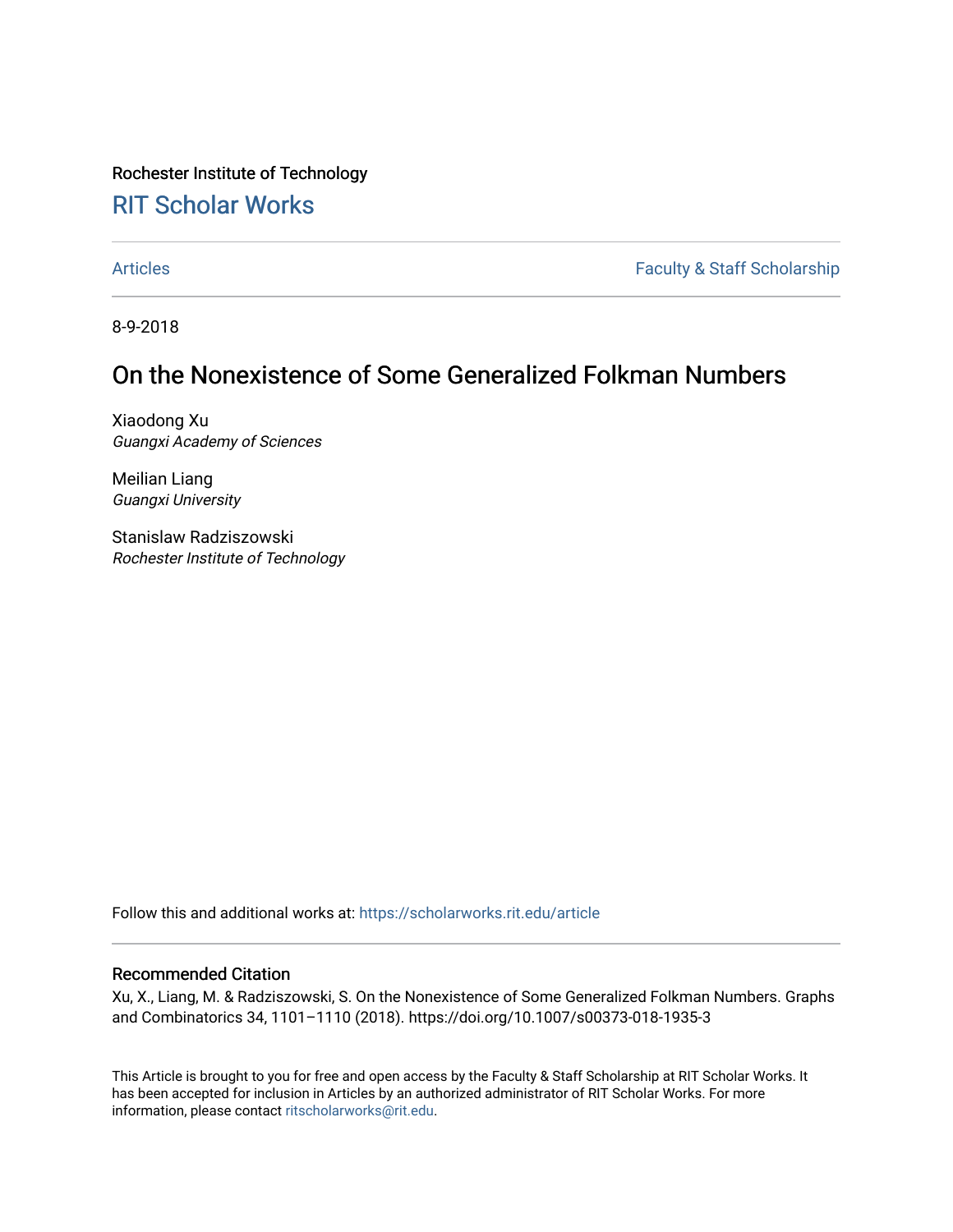# On the Nonexistence of Some Generalized Folkman Numbers<sup>∗</sup>

Xiaodong Xu

Guangxi Academy of Sciences Nanning 530007, P.R. China xxdmaths@sina.com

Meilian Liang

School of Mathematics and Information Science Guangxi University, Nanning 530004, P.R. China gxulml@163.com

Stanisław Radziszowski

Department of Computer Science Rochester Institute of Technology, Rochester, NY 14623 spr@cs.rit.edu

June 16, 2018

#### Abstract

For an undirected simple graph G, we write  $G \to (H_1, H_2)^v$  if and only if for every red-blue coloring of its vertices there exists a red  $H_1$ or a blue  $H_2$ . The generalized vertex Folkman number  $F_v(H_1, H_2; H)$  is defined as the smallest integer  $n$  for which there exists an  $H$ -free graph G of order n such that  $G \to (H_1, H_2)^v$ . The generalized edge Folkman numbers  $F_e(H_1, H_2; H)$  are defined similarly, when colorings of the edges are considered.

We show that  $F_e(K_{k+1}, K_{k+1}; K_{k+2}-e)$  and  $F_v(K_k, K_k; K_{k+1}-e)$  are well defined for  $k \geq 3$ . We prove the nonexistence of  $F_e(K_3, K_3; H)$  for some H, in particular for  $H = B_3$ , where  $B_k$  is the book graph of k triangular pages, and for  $H = K_1 + P_4$ . We pose three problems on generalized Folkman numbers, including the existence question of edge Folkman numbers  $F_e(K_3, K_3; B_4)$ ,  $F_e(K_3, K_3; K_1 + C_4)$  and  $F_e(K_3, K_3; \overline{P_2 \cup P_3})$ . Our results lead to some general inequalities involving two-color and multicolor Folkman numbers.

<sup>∗</sup>Supported by the National Natural Science Foundation (11361008) and the Guangxi Natural Science Foundation (2011GXNSFA018142).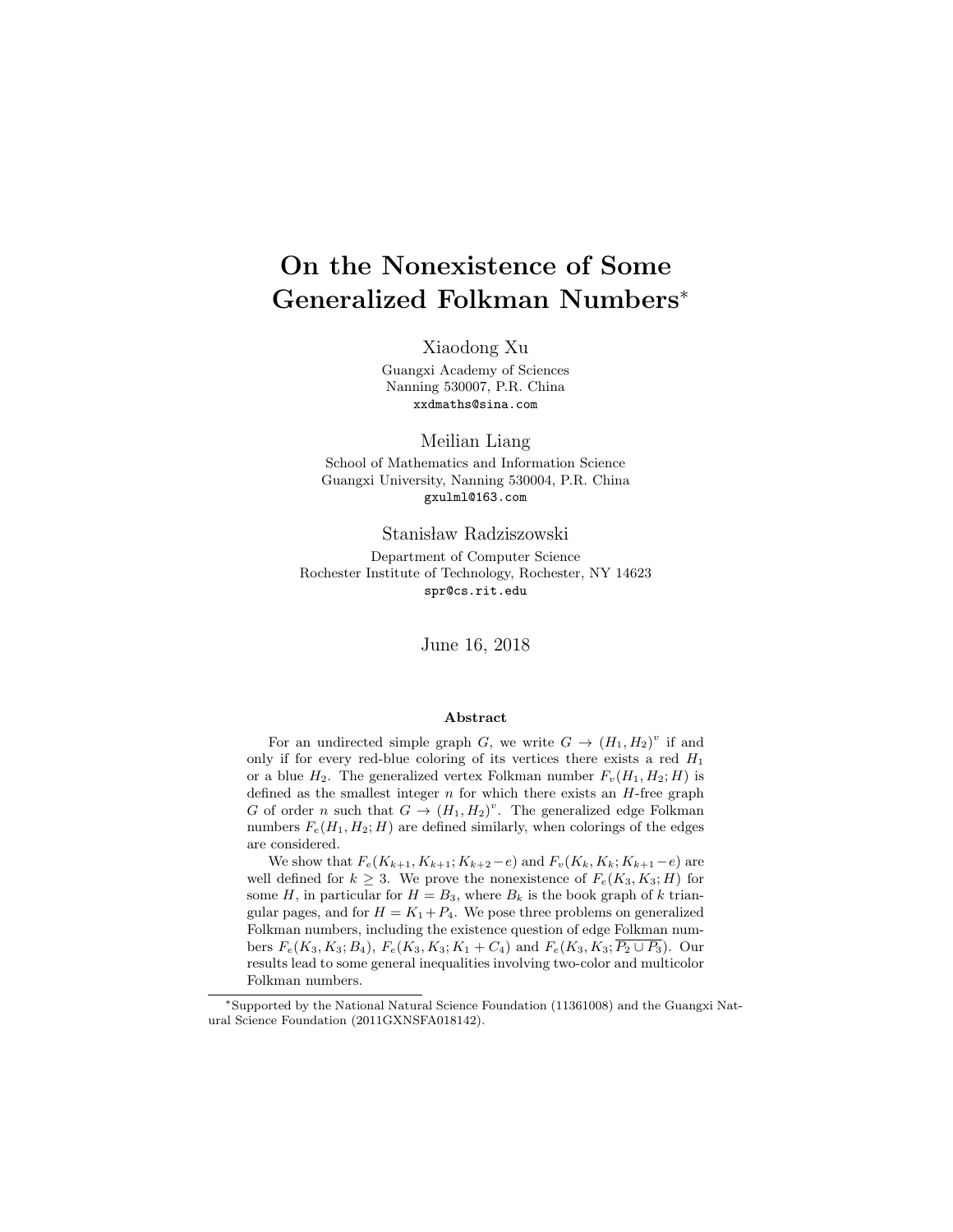Keywords: Folkman number, Ramsey number AMS classification subjects: 05C55, 05C35

## 1 Introduction

Let G be a finite undirected graph that contains no loops or multiple edges. Denote by  $V(G)$  the set of its vertices and  $E(G)$  the set of its edges. For vertex-disjoint graphs  $G$  and  $H$ , the join graph  $G + H$  has the set of vertices  $V(G) \cup V(H)$  and edges  $E(G) \cup E(H) \cup \{ \{ (u,v) \mid u \in V(G), v \in V(H) \}$ . For a set of vertices  $S \subset V(G)$ ,  $G[S]$  is the graph induced by S in G, and  $G - u$  is the graph obtained from G by removing vertex  $u \in V(G)$  together with all the edges adjacent to u.

The complete graph of order n is denoted by  $K_n$ , and a cycle of length n by  $C_n$ . The book graph  $B_k$  is defined as  $K_1 + K_{1,k}$ , and the complete graph  $K_n$ with one missing edge will be denoted by  $J_n$ . The clique number of G will be denoted by  $cl(G)$ , and the chromatic number of G by  $\chi(G)$ . An  $(s, t)$ -graph is a graph that does not contain  $K_s$  neither any independent sets of t vertices. The set  $\{1, \dots, n\}$  will be denoted by  $[n]$ .

For graph G, we write  $G \to (H_1, H_2)^v$  if and only if for every red-blue coloring  $\chi$  of the vertices  $V(G)$  there exists a red subgraph  $H_1$  or a blue subgraph  $H_2$  in  $\chi$ . The generalized vertex Folkman number  $F_v(H_1, H_2; H)$  is defined as the smallest integer n for which there exists an  $H$ -free graph G of order n such that  $G \to (H_1, H_2)^v$ . The set of all H-free graphs satisfying the latter vertex arrowing will be denoted by  $\mathcal{F}_v(H_1, H_2; H)$ .

The generalized edge Folkman numbers  $F_e(H_1, H_2; H)$  are defined similarly, when colorings of the edges are considered. We write  $G \to (H_1, H_2)^e$  if and only if for every red-blue coloring  $\chi$  of the edges  $E(G)$  there exists a red subgraph  $H_1$  or a blue subgraph  $H_2$  in  $\chi$ . The generalized edge Folkman number  $F_e(H_1, H_2; H)$  is defined as the smallest integer n for which there exists an Hfree graph G of order n such that  $G \to (H_1, H_2)^e$ . The set of all H-free graphs satisfying the latter edge arrowing will be denoted by  $\mathcal{F}_e(H_1, H_2; H)$ .

The cases when  $H_1$ ,  $H_2$  and H are complete graphs have been studied by many authors, for two and more colors, in particular in  $[1, 2, 3, 4, 5, 6, 9, 10, 11,$  $[1, 2, 3, 4, 5, 6, 9, 10, 11,$  $[1, 2, 3, 4, 5, 6, 9, 10, 11,$  $[1, 2, 3, 4, 5, 6, 9, 10, 11,$  $[1, 2, 3, 4, 5, 6, 9, 10, 11,$  $[1, 2, 3, 4, 5, 6, 9, 10, 11,$  $[1, 2, 3, 4, 5, 6, 9, 10, 11,$  $[1, 2, 3, 4, 5, 6, 9, 10, 11,$  $[1, 2, 3, 4, 5, 6, 9, 10, 11,$ [12,](#page-11-0) [13,](#page-11-1) [15,](#page-11-2) 17. Often, if the graphs  $H_i$  and H are complete, we will simply write the order of the graph, say, as in  $F_e(s,t;k)$  instead of  $F_e(K_s, K_t; K_k)$ . In this paper we focus on two colors, but we will also make some comments related to more colors, such as in commonly studied multicolor vertex Folkman numbers  $F_v(a_1, a_2, \dots, a_r; s)$  and edge Folkman numbers  $F_e(a_1, a_2, \dots, a_r; s)$ , where  $a_i$ 's are the orders of the arrowed complete graphs while coloring  $K_s$ -free graphs. We note that the classical Ramsey number  $R(a_1, \dots, a_r)$  can be defined as the smallest integer *n* such that  $K_n \to (a_1, \dots, a_r)^e$ . In the diagonal case  $a_1 =$  $\cdots = a_r = a$  we may use a more compact notation  $F_v^r(a; s) = F_v(a_1, \dots, a_r; s)$ and  $\mathcal{F}_{v}^{r}(a; s) = \mathcal{F}_{v}(a_1, \cdots, a_r; s)$ , similarly  $F_{e}^{r}(a; s) = F_{e}(a_1, \cdots, a_r; s)$  and  $\mathcal{F}_e^r(a; s) = \mathcal{F}_e(a_1, \dots, a_r; s)$ , as well as for arrowing general graphs, such as in  $F_e^r(G;H)$ .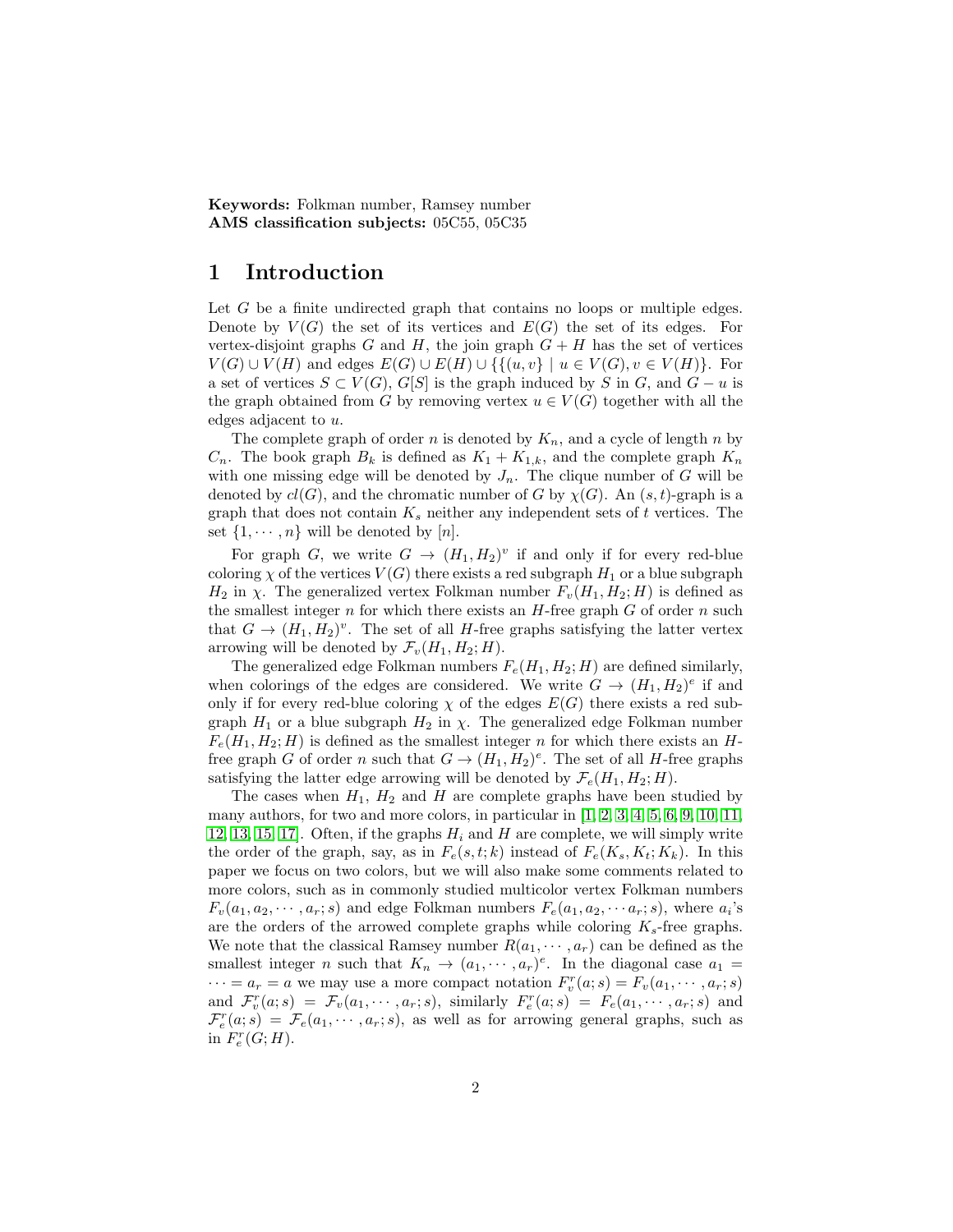In 1970, Folkman [\[5\]](#page-10-4) proved that for any integer  $s > \max\{a_1, \dots, a_r\}$ , both sets  $\mathcal{F}_v(a_1, \dots, a_r; s)$  and  $\mathcal{F}_e(a_1, a_2; s)$  are nonempty, and thus the corresponding Folkman numbers are well defined. In 1976, Nešetřil and Rödl [\[12\]](#page-11-0) generalized this result to the multicolor edge cases, namely they proved that the sets  $\mathcal{F}_e(a_1, \dots, a_r; s)$  are also nonempty, for arbitrary  $r \geq 2$  and  $s > \max\{a_1, \dots, a_r\}$ . An interesting upper bound on  $F_v^r(a; s)$  was obtained by Dudek and Rödl [\[2\]](#page-10-1) in 2010, as in the following theorem.

**Theorem 1.** [\[2\]](#page-10-1) For any positive integer r there exists a constant  $C = C(r)$ such that for every  $s \geq 2$  it holds that  $F_v^r(s; s + 1) \leq Cs^2 \log^4 s$ .

The above determines that both vertex and edge Folkman numbers exist when the arrowed and avoided graphs are complete, for  $s > \max\{a_1, \dots, a_r\}$ . By simple monotonicity, this easily extends to some cases (say, when the arrowed graphs  $H_i$  have at most  $a_i$  vertices), but apparently it poses interesting existence questions in other cases. Only some special parameters are discussed in the literature, such as the bound  $F_e(K_4 - e, K_4 - e; K_4) \leq 30193$  obtained by Lu [\[8\]](#page-10-9) in 2008. In this paper we focus on some general situations, in particular when the avoided graph H is not the complete graph  $K_s$ , but  $H_1$  and  $H_2$  are complete, and often  $H_1 = H_2 = K_3$ .

The nonexistence of a Folkman number with some parameters is equivalent to the emptiness of the corresponding set of Folkman graphs. For example, the Folkman number  $F_e(K_3, K_3; K_1 + P_4)$  does not exist if and only if  $\mathcal{F}_e(K_3, K_3; K_1 + P_4) = \emptyset$ , which in fact we prove to be true in Theorem [8,](#page-7-0) Section 4.

The summary of contents of the remainder of this paper is as follows: Vertex and edge arrowing by  $(K_s - e)$ -free graphs and related existence questions are discussed in Section 2, similarly for graphs involving book graphs in Section 3. Other cases involving wheels and paths are analyzed in Section 4. Finally, in Section 5 some results for more than two colors are presented.

# 2 Ramsey arrowing by  $(K_n - e)$ -free graphs

Recall from the introduction that  $J_k = K_k - e$ . One can easily see that  $F_v(2, 2; 3) = F_v(K_2, K_2; K_3) = 5$ , which can be equivalently stated as that the smallest number of vertices in any triangle-free graph G with  $\chi(G) > 2$  is equal to 5. However, it is also easy to observe that  $F_v(K_2, K_2; J_3)$  does not exist, since every  $J_3$ -free graph is bipartite. Similarly, we see that  $F_e(K_3, K_3; J_4)$  does not exist, since in any  $J_4$ -free graph no two triangles can share an edge, and thus the edges of every triangle can be independently red-blue colored. These observations lead to our first theorem.

<span id="page-3-0"></span>**Theorem 2.** For  $k \geq 3$ , if the edge Folkman number  $F_e(K_{k+1}, K_{k+1}; J_{k+2})$ exists, then the vertex Folkman number  $F_v(K_k, K_k; J_{k+1})$  exists too.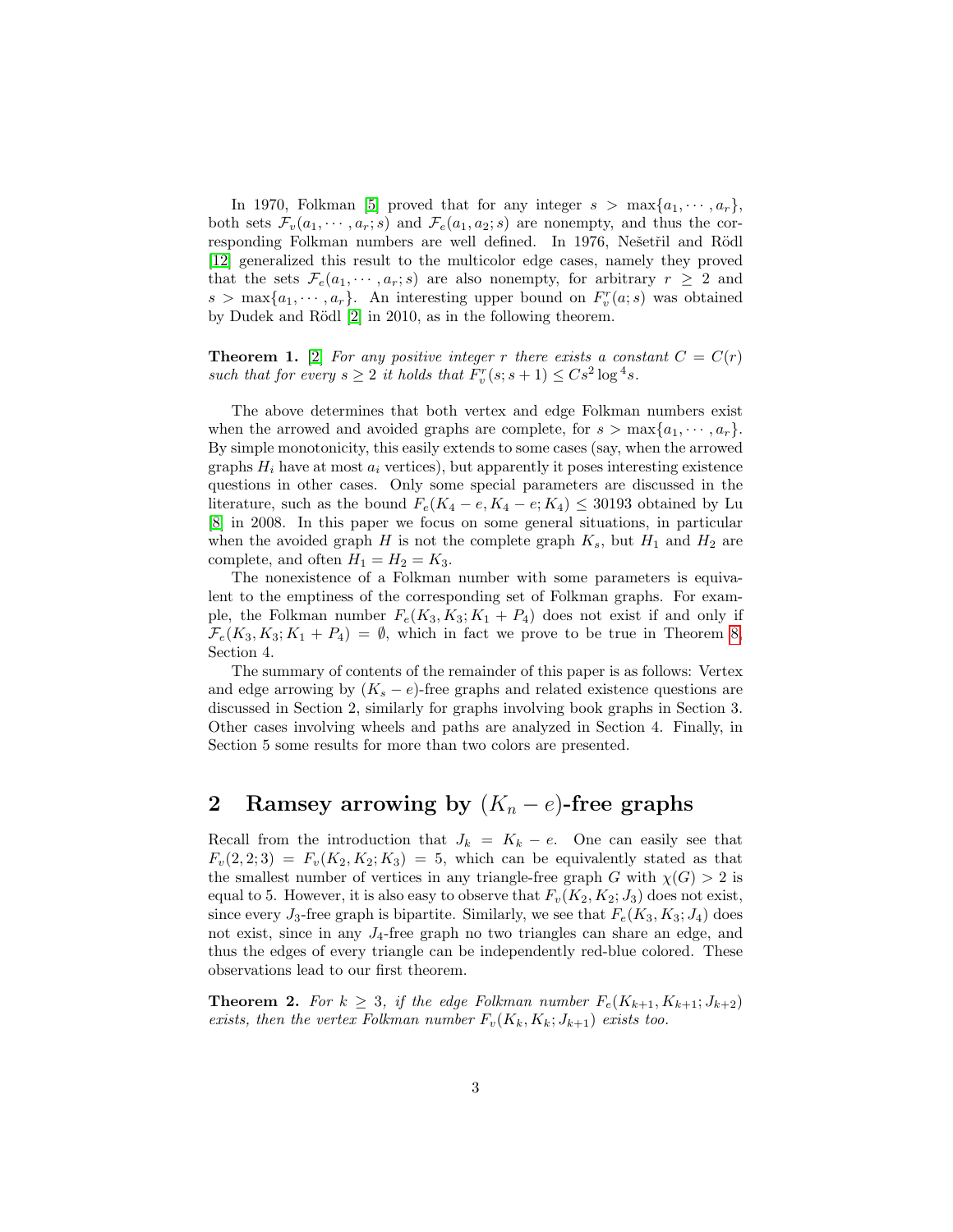*Proof.* Suppose that  $F_e(K_{k+1}, K_{k+1}; J_{k+2})$  exists, it is equal to n, and let G be any graph of order n in  $\mathcal{F}_e(K_{k+1}, K_{k+1}; J_{k+2})$ . For any vertex  $u \in V(G)$  we must have  $G - u \nightharpoonup (K_{k+1}, K_{k+1})^e$ . Fix any vertex  $u \in V(G)$ , and let H be the graph induced in G by the neighbors of u,  $H = G[N(u)]$ . Clearly, H is a  $J_{k+1}$ -free graph.

For contradiction, assume that  $F_v(K_k, K_k; J_{k+1})$  does not exist. This implies that  $H \nightharpoonup (k, k)^v$ , and hence there exists a partition of  $N(u)$  into  $U_1 \cup U_2$  such that both  $G[U_1]$  and  $G[U_2]$  are  $K_k$ -free. Next, observe that any red-blue edge coloring witnessing  $G - u \nightharpoonup (K_{k+1}, K_{k+1})^e$  can be extended to whole  $E(G)$ , without creating any monochromatic  $K_{k+1}$ , by coloring the edges  $\{u, v\} \in$  $E(G) | v \in U_1$  red and coloring the edges  $\{ \{u, v\} \in E(G) | v \in U_2 \}$  blue. This contradicts that  $G \in \mathcal{F}_e(K_{k+1}, K_{k+1}; J_{k+2})$ , and completes the proof.  $\Box$ 

Graph H is called a Ramsey graph for  $K_n$  if  $H \to (K_n, K_n)^e$ . In 1981, Nešetřil and Rödl [\[13\]](#page-11-1) proved the following theorem.

<span id="page-4-0"></span>**Theorem 3.** [\[13\]](#page-11-1) Let  $n \geq 3$  be a fixed positive integer. Then there exists a Ramsey graph H for  $K_n$  such that any two subgraphs K, K' of H isomorphic to  $K_n$  intersect in at most two points.

Corollary 4. For every integer  $k \geq 3$ , (a) the edge Folkman number  $F_e(K_{k+1}, K_{k+1}; J_{k+2})$  exists, and (b) the vertex Folkman number  $F_v(K_k, K_k; J_{k+1})$  exists.

*Proof.* Graph H in Theorem [3](#page-4-0) does not contain  $J_{n+1}$  for  $n \geq 4$ , thus if  $n =$  $k+1$  then the set  $\mathcal{F}_e(K_{k+1}, K_{k+1}; J_{k+2})$  is nonempty, and hence part (a) of the corollary follows. Theorem [2](#page-3-0) and part (a) imply part (b).  $\Box$ 

We can easily see that for integers s and t, if  $k > s \ge t \ge 2$ , then  $F_v(K_s, K_t; J_{k+1})$  exists, and by monotonicity  $F_v(K_s, K_t; J_{k+1}) \leq F_v(s, t; k)$ . The upper bound for  $F_e(K_{k+1}, K_{k+1}; J_{k+2})$  which can be obtained using the proof of Theorem [3](#page-4-0) is large, and likely it is much larger than the exact value. Similarly, the implied upper bound for  $F_v(K_k, K_k; J_{k+1})$  is likely much larger than the exact value. It would be interesting to obtain better upper bounds for these numbers directly without using Theorem [3,](#page-4-0) for example by a method similar to one used in the proof of Theorem 1 in [\[2\]](#page-10-1). We note that a straightforward reasoning similar to a method used in [\[6\]](#page-10-5) leads to an inequality  $F_v(K_{s_1s_2}, K_{t_1t_2};$  $J_{k_1k_2+1}$   $\leq F_v(s_1,t_1; k_1+1)F_v(K_{s_2}, K_{t_2}; J_{k_2+1})$ , for  $2 \leq s_1 \leq t_1 \leq k_1$  and  $3 \leq s_2 \leq t_2 \leq k_2$ . This makes us anticipate that  $F_v(K_k, K_k; J_{k+1})$  grows slowly with k, and possibly can be bounded by  $cF_v(k, k; k+1)$  for some constant  $c > 0$ .

The best known concrete lower and upper bounds on various Ramsey numbers of the form  $R(J_s, K_t)$  are collected in [\[14\]](#page-11-4); for example, we know that  $30 \le R(J_5, K_5) \le 33$ . In that case, any 29-vertex witness graph to Ramsey lower bound seems to be a good candidate for the vertex Folkman number case of arrowing  $(3,4)^v$ . This would give an interesting bound  $F_v(K_3, K_4; J_5) \leq 29$ (unfortunately, we were not successful in finding any such graph so far). Still we think that, in general, further exploration of witnesses to lower bounds for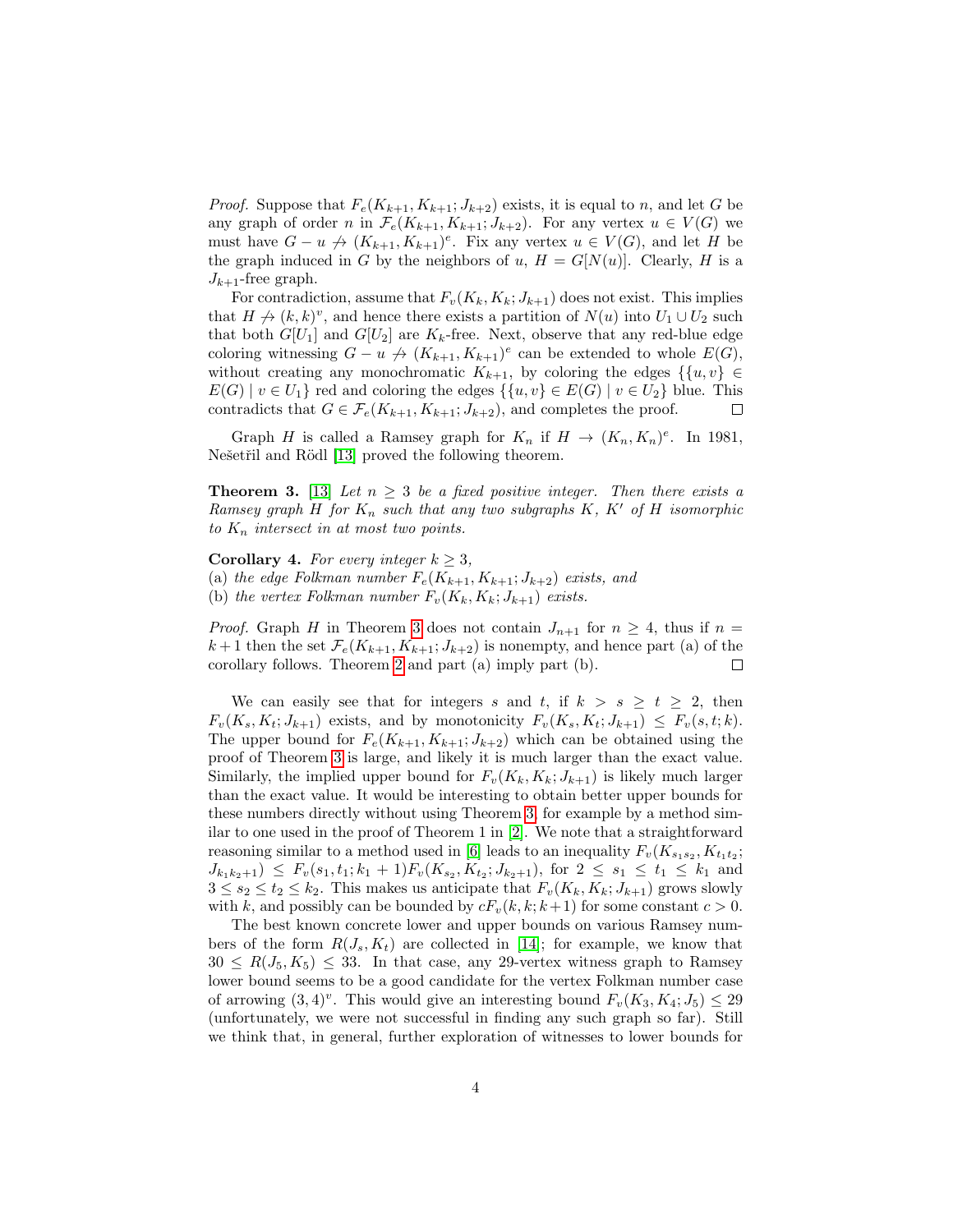Ramsey numbers as graphs showing upper bounds for (vertex or edge) Folkman numbers is worth an effort.

# 3 Arrowing triangles by  $B_k$ -free graphs

Recall that the book graph  $B_k$  was defined as  $B_k = K_1 + K_{1,k}$ , hence it has  $k+2$  vertices and consists of k triangles sharing one common edge. In particular,  $B_1 = K_3, B_2 = J_4$  and  $B_3 = K_5 \backslash K_3$ . Thus, the first book-specific case (different from  $K_k$  and  $J_k$ ) is that for the book graph  $B_3$  considered in the next theorem.

<span id="page-5-0"></span>**Theorem 5.** There exists a  $B_3$ -free and  $K_4$ -free graph G of order 19 such that  $G \to (3,3)^v$ . Thus we have  $F_v(K_3, K_3; B_3) \le 19$ .

Note. For the upper bound in the second part of the theorem it is not required that the graph  $G$  is  $K_4$ -free. In any case, we consider the bound in Theorem [5](#page-5-0) quite strong. Finding the actual value of  $F_v(K_3, K_3; B_3)$  can be difficult, and it is open whether the best construction must contain  $K_4$ .

*Proof.* We will construct the required graph G on the vertex set  $V(G)$  =  $\bigcup_{i=0}^{3} V_i \cup \{u\}$ , where  $G[V_0] = K_3$ , and the subgraphs induced by  $V_i$  are isomorphic to  $C_5$ , for  $i \in \{1, 2, 3\}$ . Let  $V_0 = \{v_1, v_2, v_3\}$ . The other edges of G are all possible edges between u and  $\bigcup_{i=1}^{3} V_i$ , and all possible edges between  $v_i$  and the vertices in  $V_i$ , for each  $i \in \{1, 2, 3\}$ . Thus G has 19 vertices and 48 edges.

It is easy to see that the graph G is both  $K_4$ -free and  $B_3$ -free. With little more effort, one can show that every red-blue coloring of  $V(G)$  contains a monochromatic triangle. Without loss of generality we can assume that  $u$  is red and at least one of the vertices in  $V_0$ , say  $v_1$ , is blue. However, in order to avoid a red triangle on u and two vertices in  $V_1$ ,  $G[V_1]$  must contain a blue  $K_2$ . But the latter together with  $v_1$  would form a blue triangle. Hence we have that  $G \to (3,3)^v$ . Finally, the same graph G is a witness of the upper bound.  $\Box$ 

Since  $B_2 = J_4$ , and using the observation from the beginning of Section 2, we see that  $F_e(K_3, K_3; B_2)$  does not exist. Now we will consider the existence of  $F_e(K_3, K_3; B_k)$  for  $k \geq 3$ , starting with the case of  $B_3$ .

#### <span id="page-5-1"></span>**Theorem 6.** The edge Folkman number  $F_e(K_3, K_3; B_3)$  does not exist.

*Proof.* Suppose that  $F_e(K_3, K_3; B_3)$  exists, it is equal to n, and let G be any graph of order n in  $\mathcal{F}_e(K_3, K_3; B_3)$ . For any vertex  $u \in V(G)$  we must have  $G-u \nightharpoonup (K_3, K_3)^e$ . Fix any vertex  $u \in V(G)$ , and let H be the graph induced in G by the neighbors of u,  $H = G[N(u)]$ . Since G is  $B_3$ -free, H does not contain  $K_{1,3}$ , or equivalently has maximum degree at most 2. Therefore any connected component of  $H$  is bipartite or it is an odd cycle.

We will show that any red-blue coloring  $\chi$  of the edges of  $G - u$ , such that  $\chi$  is without monochromatic triangles, can be extended to G without creating any monochromatic triangles. This will contradict the definition of  $G$  and thus it will complete the proof.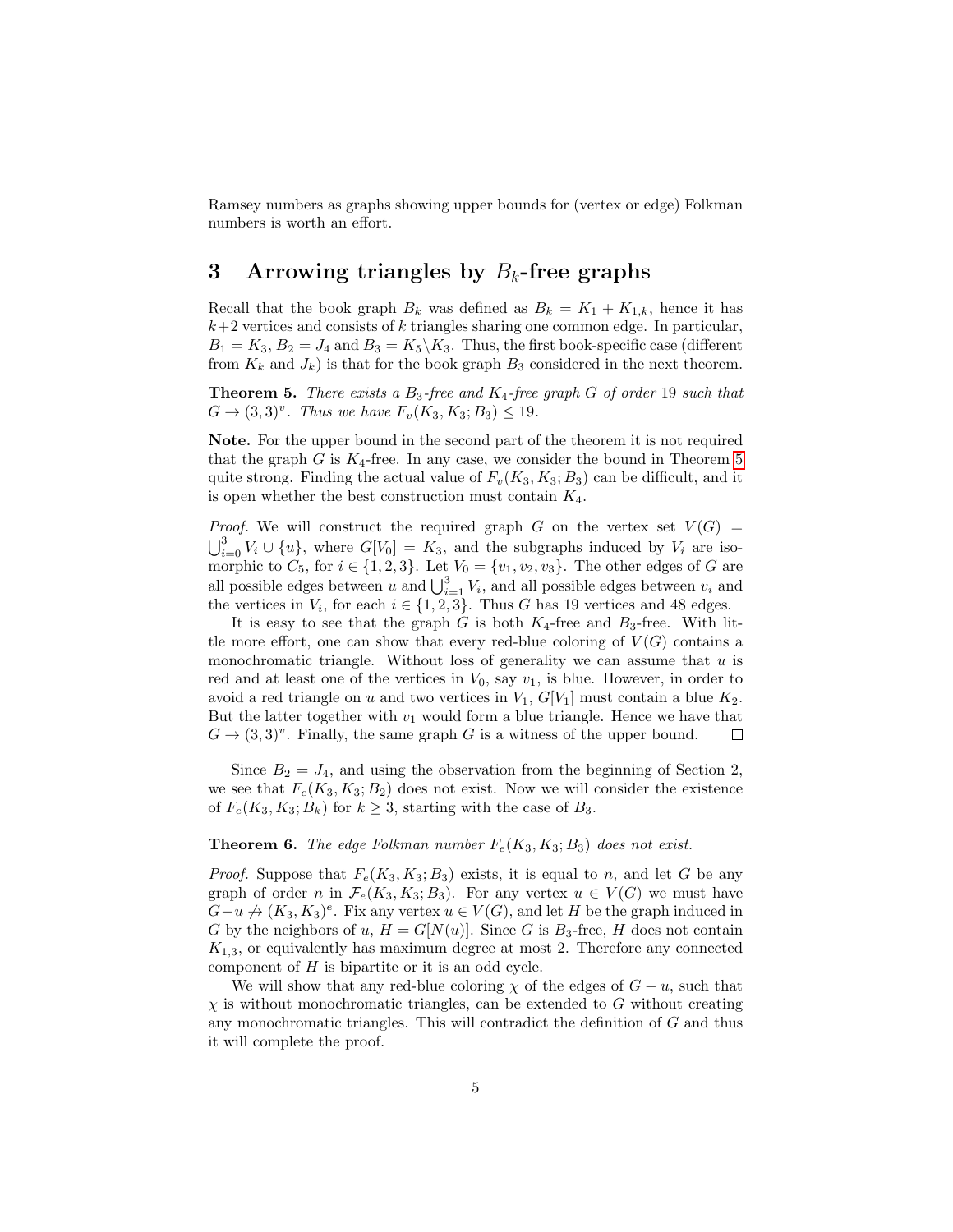For the edges  $\{u, v\}$ , where v is in a bipartite component of H, we assign the color red or blue according to which part of the bipartition  $v$  belongs to. For vertices  $v$  on odd cycles in  $H$ , we proceed as follows. Let  $U$  be the vertex set of some odd cycle in H. We can partition U into  $U_1 \cup U_2$  so that  $H[U_1]$ has exactly one edge, say e, and  $U_2$  is an independent set in H. If  $\chi(e)$  is red (blue), then we color the edges in  $\{ \{u, v\} \mid v \in U_1 \}$  blue (red), and the edges in  $\{\{u, v\} \mid v \in U_2\} \text{ red (blue)}.$ 

We were not able to answer the question whether  $F_e(K_3, K_3; B_4)$  exists, and hence we leave it as an open problem for the readers. Note that for every  $k \geq 5$ , the edge Folkman number  $F_e(K_3, K_3; B_k)$  exists, and it is equal to 6, because the complete graph  $K_6$  is  $B_k$ -free and  $K_6 \to (K_3, K_3)^e$ .

#### <span id="page-6-0"></span>**Problem 3.1.** Does the edge Folkman number  $F_e(K_3, K_3; B_4)$  exist?

In Theorem [5](#page-5-0) we constructed a  $K_4$ -free and  $B_3$ -free graph G vertex arrowing  $(3,3)^{v}$ . We think that it is an interesting challenge to solve the following graph existence problem for  $K_4$ -free and book-free graphs edge arrowing  $(3,3)^e$ .

#### <span id="page-6-1"></span>**Problem 3.2.** For which  $k \geq 4$  there exists a  $K_4$ -free and  $B_k$ -free graph G such that  $G \rightarrow (3,3)^e$ ?

The answer seems not easy even just for  $k = 4$ . Note that a YES solution to Problem [3.1](#page-6-0) does not provide an answer to Problem [3.2](#page-6-1) with  $k = 4$ , while a NO answer to Problem [3.1](#page-6-0) implies a NO answer to Problem [3.2](#page-6-1) for  $k = 4$ . For Problem [3.2,](#page-6-1) we know that the answer is NO for  $k = 3$  by Theorem [6](#page-5-1) (hence we ask only about cases for  $k \geq 4$ , and clearly a YES answer for any k would imply YES answers for all  $t > k$ .

One of the most wanted Folkman numbers is  $F_e(3, 3; 4) = F_e(K_3, K_3; K_4)$ , for which the currently best known bounds are  $20 \leq F_e(3, 3; 4)$  [\[1\]](#page-10-0) and  $F_e(3, 3; 4)$  $\leq$  786 [\[7\]](#page-10-10). The value of  $F_e(3,3;4)$  can be equivalently defined as the smallest number of vertices in any  $K_4$ -free graph which is not a union of two trianglefree graphs. An overview of what is known about this problem was presented in [\[16\]](#page-11-5). In particular, it was conjectured by Exoo that a special cubic residues  $(4, 12)$ -graph  $G_{127}$  on the vertex set  $\mathcal{Z}_{127}$  is a witness to a much improved upper bound  $F_e(3, 3; 4) \le 127$ , and likely its subgraphs may even give  $F_e(3, 3; 4) \le 94$ (see [\[16\]](#page-11-5)). The graph  $G_{127}$  is  $K_4$ -free, has independence number 11, is  $B_{12}$ -free, but it contains a large number of subgraphs isomorphic to  $B_{11}$ . The Exoo's conjecture can be stated as  $G_{127} \rightarrow (3,3)^e$ . If true, then it would give a YES answer in Problem [3.2](#page-6-1) for all  $k \geq 12$ , leaving open the cases for  $4 \leq k \leq 11$ . Recall that by Theorem [6](#page-5-1) the answer for  $k = 3$  is NO.

### 4 More on arrowing triangles

In this section we study the existence of  $F_e(K_3, K_3; H)$  for connected graphs H. First, we observe that, since graph avoidance is monotonic with respect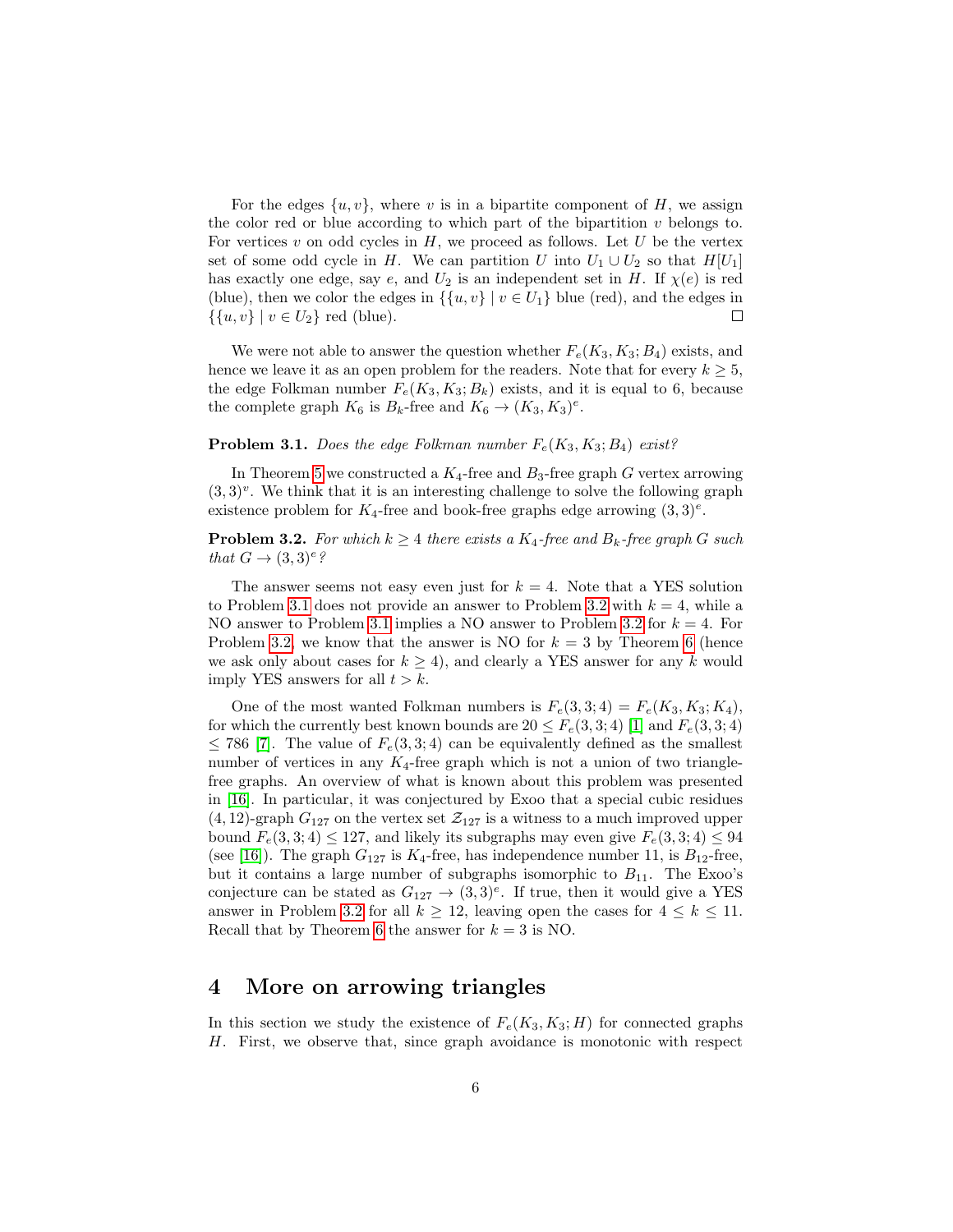to subgraphs, if a graph H is connected and  $cl(H) \geq 4$ , then there exist H-free graphs edge arrowing  $(3,3)^e$ , i.e.  $F_e(K_3, K_3; H)$  exists, and obviously  $F_e(K_3, K_3; H) \leq F_e(3, 3; 4)$ . For 5 vertices, there are 4 such graphs, namely  $\widehat{K}_{4,i}$  for  $i \in [4]$ , where  $\widehat{K}_{n,s}$  is the graph obtained by connecting a new vertex v to s vertices of a  $K_n$ . Clearly, the numbers  $F_e(K_3, K_3; \hat{K}_{4,i})$  exist for  $i \in [4]$ , and  $F_e(K_3, K_3; \widehat{K}_{4,i+1}) \leq F_e(K_3, K_3; \widehat{K}_{4,i})$  for  $1 \leq i \leq 3$ . In particular, note that  $\hat{K}_{4,3} = J_5, \hat{K}_{4,4} = K_5$ , and we have the easy bounds  $15 = F_e(3, 3; 5) \leq$  $F_e(K_3, K_3; J_5) \leq F_e(3, 3; 4) \leq 786$ , using only what is known about  $F_e(3, 3; k)$ [\[16\]](#page-11-5). For  $K_{4,i}$ -free graphs,  $i = 1, 2$ , we have the following lemma.

**Lemma 7.**  $F_e(K_3, K_3; \hat{K}_{4,2}) = F_e(K_3, K_3; \hat{K}_{4,1}) = F_e(3, 3; 4).$ 

*Proof.* By the monotonicity of  $F_e(K_3, K_3; \hat{K}_{4,i})$  mentioned above, it is sufficient to prove that  $F_e(K_3, K_3; \hat{K}_{4,2}) \geq F_e(3, 3; 4)$ . We will show that for any graph  $G \in \mathcal{F}_e(K_3, K_3; \widehat{K}_{4,2})$  there exists a subgraph  $G' \in \mathcal{F}_e(3, 3; 4)$  of G, which will complete the proof. Define graph  $G'$  on the same set of vertices as  $G$ , with the set of edges  $E(G') = E(G) \setminus \{e \mid e \in K_4 \subset G\}$ . Obviously, G' is  $K_4$ -free. Since G is  $\widehat{K}_{4,2}$ -free, we can see that every triangle in G which is not a triangle in  $G'$  has its three vertices in the same  $K_4$  of  $G$ . Thus, any red-blue edge coloring of  $E(G')$  without monochromatic triangles can be extended to whole  $E(G)$  by independently red-blue coloring the edges of each  $K_4$ . This contradicts that  $G \in \mathcal{F}_e(K_3, K_3; \widehat{K}_{4,2})$ . Thus, no such coloring of  $E(G')$  exists, and hence  $G' \in \mathcal{F}_e(3,3;4)$ .  $\Box$ 

In the remainder of this section, we will consider only connected graphs H with  $K_3$  but without  $K_4$ . There are three such graphs on 4 vertices, namely  $J_4$  and its subgraphs, and hence as commented in Section 2,  $F_e(K_3, K_3; H)$ does not exist in these cases. In the following, we focus attention on connected graphs H of order 5 with  $cl(H) = 3$ , and leave the study of such graphs with more than 5 vertices for future work. The next theorem claims the nonexistence of  $F_e(K_3, K_3; H)$  for a special 5-vertex graph  $H = K_1 + P_4$ .

#### <span id="page-7-0"></span>**Theorem 8.** The edge Folkman number  $F_e(K_3, K_3; K_1 + P_4)$  does not exist.

Proof. The proof is very similar to that of Theorem [6.](#page-5-1) Suppose contrary, that  $F_e(K_3, K_3; K_1 + P_4)$  exists, it is equal to n, and let G be any graph of order n in  $\mathcal{F}_e(K_3, K_3; K_1+P_4)$ . For any vertex  $u \in V(G)$  we must have  $G-u \not\rightarrow (K_3, K_3)^e$ . Fix any vertex  $u \in V(G)$ , and let H be the graph induced in G by the neighbors of u,  $H = G[N(u)]$ . Since G is  $(K_1 + P_4)$ -free, H does not contain  $P_4$ . Therefore any connected component of  $H$  is bipartite or isomorphic to  $K_3$ . Now, the same steps as in the proof of Theorem [6](#page-5-1) lead to a contradiction.  $\Box$ 

We now state a theorem summarizing the existence of  $F_e(K_3, K_3; H)$  for all connected graphs H on 5 vertices with  $cl(H) = 3$ . Only two cases remain open, namely those for the wheel graph  $W_5$  and the complement of  $P_2 \cup P_3$ . These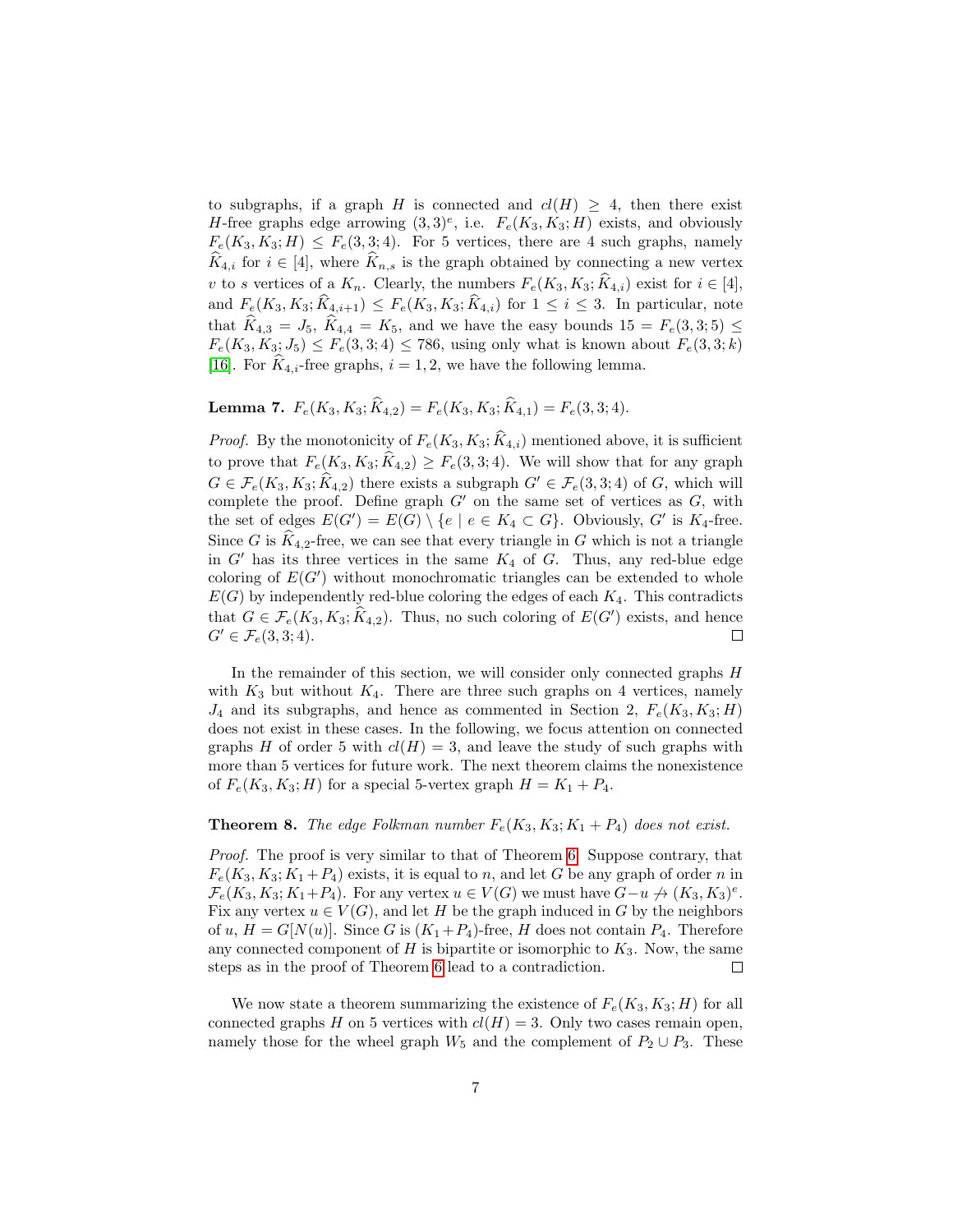cases should be studied more, and we expect that new insights can be important for better understanding of which graphs edge arrow  $(3,3)^e$ .

**Theorem 9.** Let H be any connected  $K_4$ -free graph on 5-vertices containing  $K_3$ . Then the edge Folkman number  $F_e(K_3, K_3; H)$  does not exist, except for two possible cases for H, namely  $W_5$  and  $\overline{P_2 \cup P_3}$ .

*Proof.* There are 11 nonisomorphic  $K_4$ -free connected graphs on 5 vertices containing  $K_3$ . By Theorem [8,](#page-7-0)  $F_e(K_3, K_3; K_1 + P_4)$  does not exist. The graph  $K_1 + P_4$  contains as a subgraph 7 further such graphs H (including the bowtie graph  $K_1 + 2K_2$ ,  $K_{1,4} + e$ , and the so-called bull graph), for which by monotonicity  $F_e(K_3, K_3; H)$  does not exist either. This leaves three cases:  $B_3$ ,  $W_5$ and  $\overline{P_2 \cup P_3}$ . The first case was eliminated by Theorem [6,](#page-5-1) while the other two are as the stated exceptions.  $\Box$ 

<span id="page-8-0"></span>Problem 4.1. Prove or disprove the existence

(a) of the edge Folkman number  $F_e(K_3, K_3; \overline{P_2 \cup P_3})$ , and

(b) of the edge Folkman number  $F_e(K_3, K_3; K_1 + C_4)$ .

Note that  $W_5 = K_1+C_4$  is a subgraph of  $J_5 = K_5-e$ . Hence, if  $F_e(K_3, K_3; W_5)$ exists, then we have  $F_e(K_3, K_3; J_5) \leq F_e(K_3, K_3; W_5)$ . The analogous statement holds for the complement of  $P_2 \cup P_3$ . On the other hand, the latter is a subgraph of  $W_5$ , hence there are only three possible combined YES/NO answers to the existence questions (a) and (b) in Problem [4.1,](#page-8-0) namely NO/NO, YES/YES and NO/YES.

A natural direction to generalize considerations of this section is to analyze which small graphs on at least 6 vertices necessarily are subgraphs of every  $K_4$ -free graph edge arrowing  $(3,3)^e$ . The simplest candidate for such a graph is  $B_4 = K_6 \setminus K_4$ , as stated in Problem [3.1.](#page-6-0) One could also proceed by making a catalog of small subgraphs in known witnesses of existence of  $F_e(3, 3; 4)$ , in particular for the graph  $G_{786}$ , which currently is the smallest known such graph [\[7\]](#page-10-10). This, and even only some conditional answers to our problems, may lead to better bounds on  $F_e(3, 3; 4)$ .

### 5 Some cases of multicolor Ramsey arrowing

Since we know that  $F_e(K_3, K_3; J_4)$  does not exist, if a 3-color edge arrowing  $G \rightarrow$  $(K_3, K_3, K_k)^e$  holds, then we must have  $G \to (J_4, K_k)^e$ . This easily generalizes to  $F_e(K_3, K_3, K_k; K_s) \geq F_e(J_4, K_k; K_s)$  for  $s > k \geq 3$ , and in particular it gives  $F_e(3,3,3;4) \geq F_e(J_4,K_3;K_4)$ . We note that  $F_e(3,3,3;4)$  exists, its value is unknown, it is likely quite large, and probably still much harder to obtain than the notoriously difficult case of  $F_e(3, 3; 4)$ . Clearly, the same reasoning holds for any graph H instead of  $J_4$  for which  $F_e(K_3, K_3; H)$  does not exist, including  $B_3, K_1 + P_4$  or other graphs discussed in the previous section. This leads to the following corollary.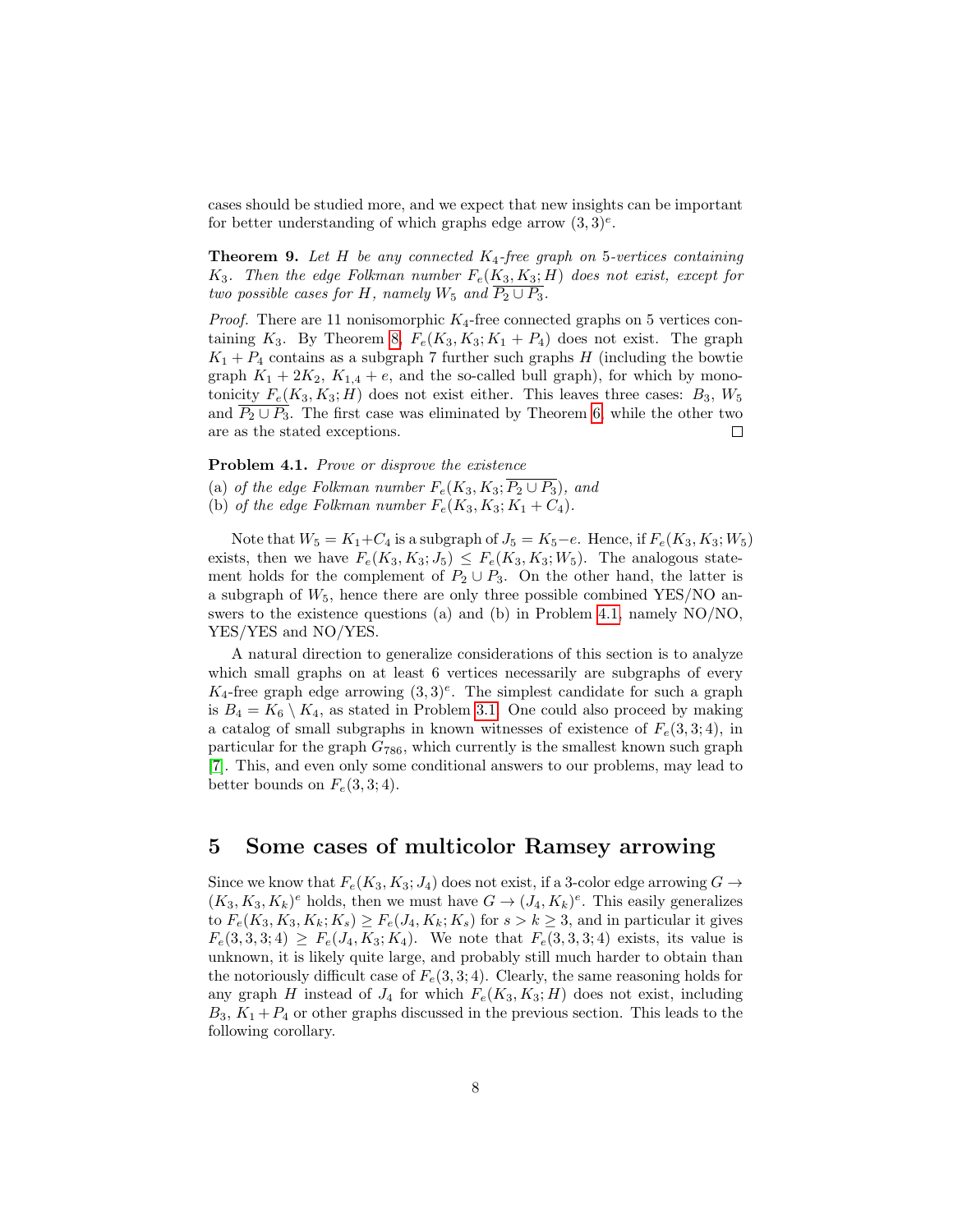<span id="page-9-0"></span>**Corollary 10.** If H is any graph for which  $F_e(K_3, K_3; H)$  does not exist, then  $for s > k \geq 3$  we have

$$
F_e(3,3,k;s) \ge F_e(H,K_k;K_s).
$$

*Proof.* As in the comments above, we observe that any *n*-vertex graph  $G$  witnessing the upper bound  $F_e(3,3,k;s) \leq n$  must also satisfy  $G \to (H, K_k)^e$ .  $\Box$ Thus we have  $F_e(H, K_k; K_s) \leq n$ .

It would be interesting to construct a  $K_4$ -free graph G such that  $G \rightarrow$  $(K_3, J_4)^e$  but  $G \nrightarrow (3, 3, 3)^e$ . This might be quite hard since it is difficult to construct any  $K_4$ -free graph that arrows  $(K_3, J_4)^e$ , and it would be another challenge to show that it does not arrow  $(3,3,3)^e$ . Similarly, obtaining any nontrivial lower bound for the difference  $F_e(3,3,3;4) - F_e(K_3, J_4; K_4)$  seems difficult.

On the other hand, there exists an interesting example of a  $K_4$ -free graph G on 30193 vertices, constructed by Lu [\[8\]](#page-10-9), such that  $G \to (J_4, J_4)^e$  (thus also  $G \to (K_3, J_4)^e$ . It is possible that for this graph we have  $G \to (3, 3, 3)^e$ , however we do not know how to prove or disprove the latter. Also, note that by an argument as in the proof of Corollary [10](#page-9-0) we have  $F_e^4(3; 4) = F_e(3, 3, 3, 3; 4) \geq$  $F_e(J_4, J_4; K_4).$ 

Finally, we establish a new link between some two-color edge Folkman numbers and multicolor vertex Folkman numbers. They generalize a result obtained in [\[17\]](#page-11-3).

**Lemma 11.** For  $k \geq s \geq 2$  and graphs G and H, if G is H-free,  $H \subset K_{k+1}$ , and  $G \to (K_s, K_k)^e$ , then for every vertex  $u \in V(G)$  and  $s-1$  colors we have  $G-u\to (K_k,\cdots,K_k)^v.$ 

*Proof.* For a contradiction, suppose that for some graphs  $G$  and  $H$  as specified in the lemma, and for some vertex  $u \in V(G)$ , there exists a partition  $V(G-u)$  $\bigcup_{i=1}^{s-1} V_i$ , such that the graphs  $G[V_i]$  are  $K_k$ -free, for every  $i \in [s-1]$ .

Now, we color red or blue all the edges in  $E(G)$  as follows. All edges in each  $G[V_i]$ , for  $i \in [s-1]$ , are colored blue. The edges in  $G[N(u)]$  are also blue. The edges between u and  $N(u)$  are red, and all other edges in  $E(G)$ , which are necessarily between different parts  $V_i$ , are also colored red. Note that any red clique may have at most one vertex in each of the parts  $V_i$ , and that there are no red triangles passing through vertex  $u$ . Thus, this coloring has no red  $K_s$ . No nontrivial blue clique contains vertex u, and none of  $G[V_i]$  contains blue  $K_k$ , hence any potential blue  $K_k$  on vertices S must intersect different parts  $V_i$ . However, if such  $S$  exists, and because of how the coloring was defined, the set of vertices  $S \cup \{u\}$  would form a  $K_{k+1}$ , contrary to the assumption that G is H-free.  $\Box$ 

<span id="page-9-1"></span>Corollary 12. For  $2 \le s \le k$  and graph  $H \subset K_{k+1}$ , if  $F_e(K_s, K_k; H)$  exists, then  $F_v^{s-1}(K_k; H)$  also exists and  $F_e(K_s, K_k; H) \ge F_v^{s-1}(K_k; H) + 1$ .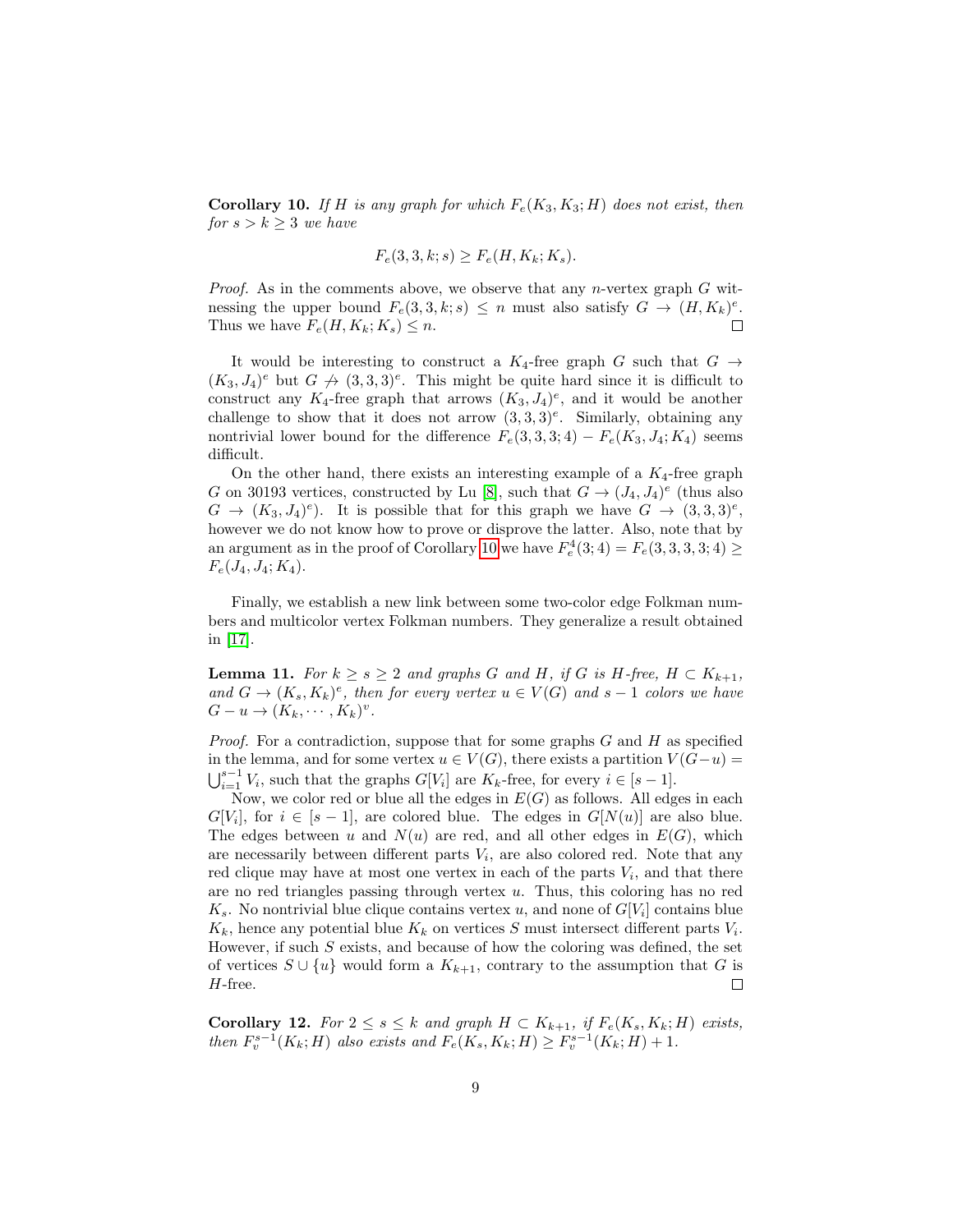*Proof.* Consider any graph G, such that  $G \in \mathcal{F}_e(K_s, K_k; H)$ , of the least possible order  $F_e(K_s, K_k; H)$ . Then by Lemma 11, the graph  $G - u$  is in the set  $\mathcal{F}_v^{s-1}(K_k; H)$  and it has one vertex less than G. This proves the inequality.  $\Box$ 

The proofs of our last lemma and corollary use a method similar to one applied in the proof of  $F_e(3, k; k+1) > F_v(k, k; k+1)$  in [\[17\]](#page-11-3). The latter is a special case of Corollary [12](#page-9-1) with  $s = 3$  and  $H = K_{k+1}$ . Another interesting instantiation of Corollary [12](#page-9-1) is for  $H = J_{k+1}$ , for which the existence question of corresponding Folkman numbers was discussed in Section 2.

# References

- <span id="page-10-0"></span>[1] A. Bikov, N. Nenov. The Edge Folkman Number  $F_e(3, 3; 4)$  Is Greater Than 19, Geombinatorics, XXVII (2017) 5–14.
- <span id="page-10-1"></span>[2] A. Dudek, V. Rödl. An almost quadratic bound on vertex Folkman numbers, Journal of Combinatorial Theory, Ser. B, 100 (2010) 132–140.
- <span id="page-10-2"></span>[3] A. Dudek, V. Rödl. On the function of Erdős and Rogers (survey), in Ramsey Theory: Yesterday, Today and Tomorrow, edited by Alexander Soifer, Progress in Mathematics 285, Springer-Birkhauser 2010, 63–76.
- <span id="page-10-3"></span>[4] A. Dudek, V. Rödl. On  $K_s$ -free subgraphs in  $K_{s+k}$ -free graphs and vertex Folkman numbers, Combinatorica, 21 (2011) 39–53.
- <span id="page-10-4"></span>[5] J. Folkman. Graphs with monochromatic complete subgraphs in every edge coloring, SIAM Journal of Applied Mathematics, 18 (1970) 19–24.
- <span id="page-10-5"></span>[6] N. Konev. A multiplicative inequality for vertex Folkman numbers, Discrete Mathematics, 308 (2008) 4263–4266.
- <span id="page-10-10"></span>[7] A. Lange, S. Radziszowski, Xiaodong Xu. Use of MAX-CUT for Ramsey Arrowing of Triangles, Journal of Combinatorial Mathematics and Combinatorial Computing, 88 (2014) 61–71.
- <span id="page-10-9"></span>[8] L. Lu. Explicit Construction of Small Folkman Graphs, SIAM Journal on Discrete Mathematics, 21 (2008) 1053–1060.
- <span id="page-10-6"></span>[9] N. Nenov. On the small graphs with chromatic number 5 without 4 cliques, Discrete Mathematics, 188 (1998) 297–298.
- <span id="page-10-7"></span>[10] N. Nenov. A generalization of a result of Dirac, Annuaire Univ. Sofia Fac. Math. Inform., 95 (2004) 59–69.
- <span id="page-10-8"></span>[11] N. Nenov. On the vertex Folkman numbers  $F_v(2, \dots, 2; q)$ , Serdica Mathematical Journal, 35(3) (2009) 251–271.